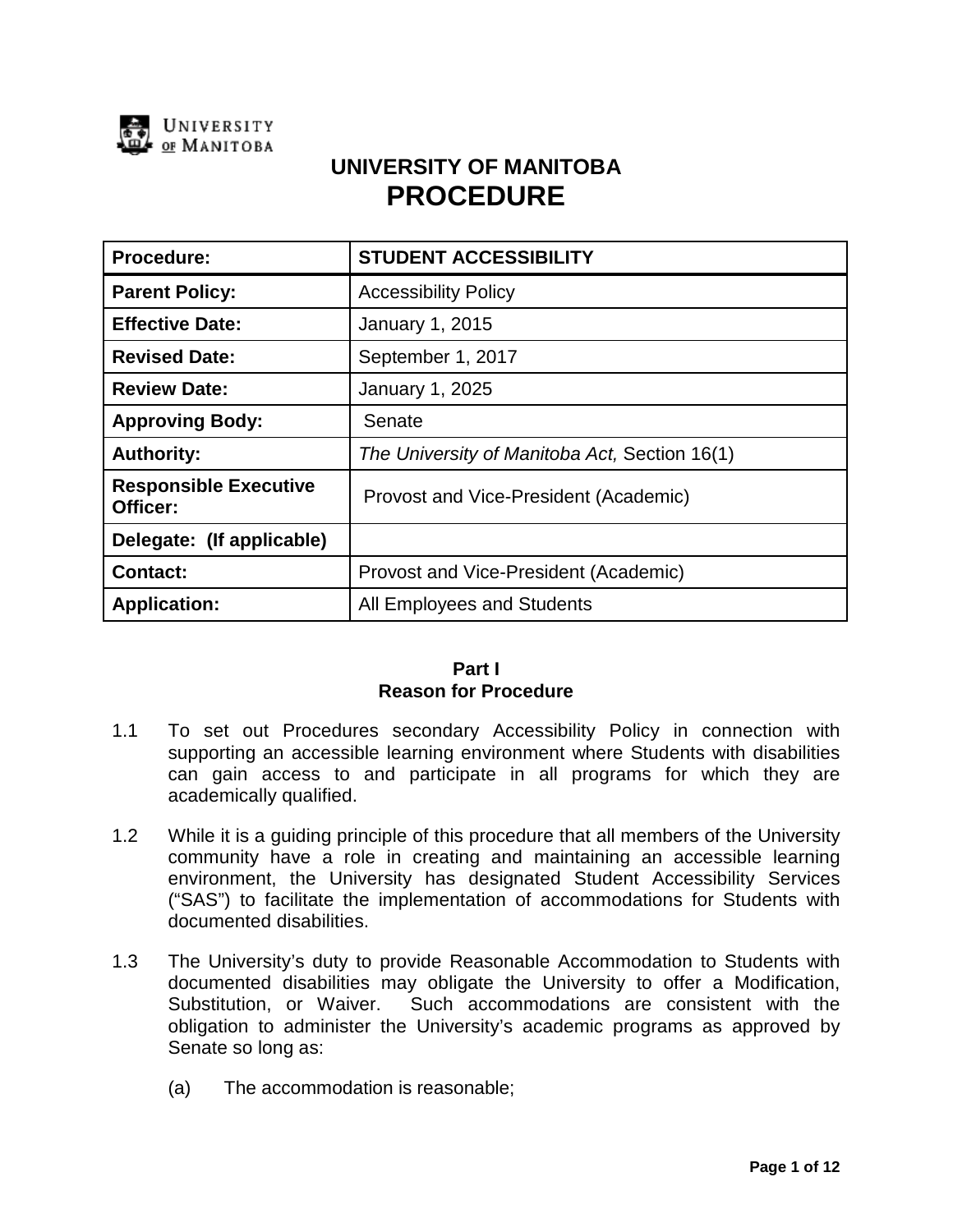- (b) The accommodation does not create an undue hardship for the University; and
- (c) The accommodation does not compromise a defined Bona Fide Academic Requirement.

#### **Part II Procedural Content**

# **Definitions**

- 2.1 The terms below have the following defined meanings for the purpose of this procedure:
	- (a) "Documented Disability" means a disability requiring accommodation which has been accepted as such by Student Accessibility Services.
	- (b) "Bona Fide Academic Requirement" or "BFAR" describes the knowledge and skills that a Student must acquire and/or demonstrate in order to complete a course or program successfully. These are the essential and minimum requirements of the course or program, including methods of assessment that the Student must meet. Unless otherwise specified by an academic program, BFARs may be modified. They cannot be waived or substituted.
	- (c) "Reasonable Accommodation" means an accommodation of the special needs of any Student, if those special needs are based upon a Documented Disability, that is reasonable but not necessarily perfect in the circumstances, that does not cause undue hardship to the University, and does not compromise a Bona Fide Academic Requirement of the University. The University is under no obligation to offer a Reasonable Accommodation (or any accommodation for that matter) on compassionate or other grounds.
	- (d) Standard Accommodations are those Reasonable Accommodations that are widely accepted by post-secondary institutions in Canada, which includes but are not limited to examples of Modifications provided in section 2.2(a)(i-vi).
	- (e) Non-Standard Accommodations are considered when Standard Accommodations do not address the disability-related barriers a Student is experiencing in an academic program. Non-Standard Accommodations are those Reasonable Accommodations recommended by Student Accessibility Services and considered by the Accommodation Team in accordance with section 2.24.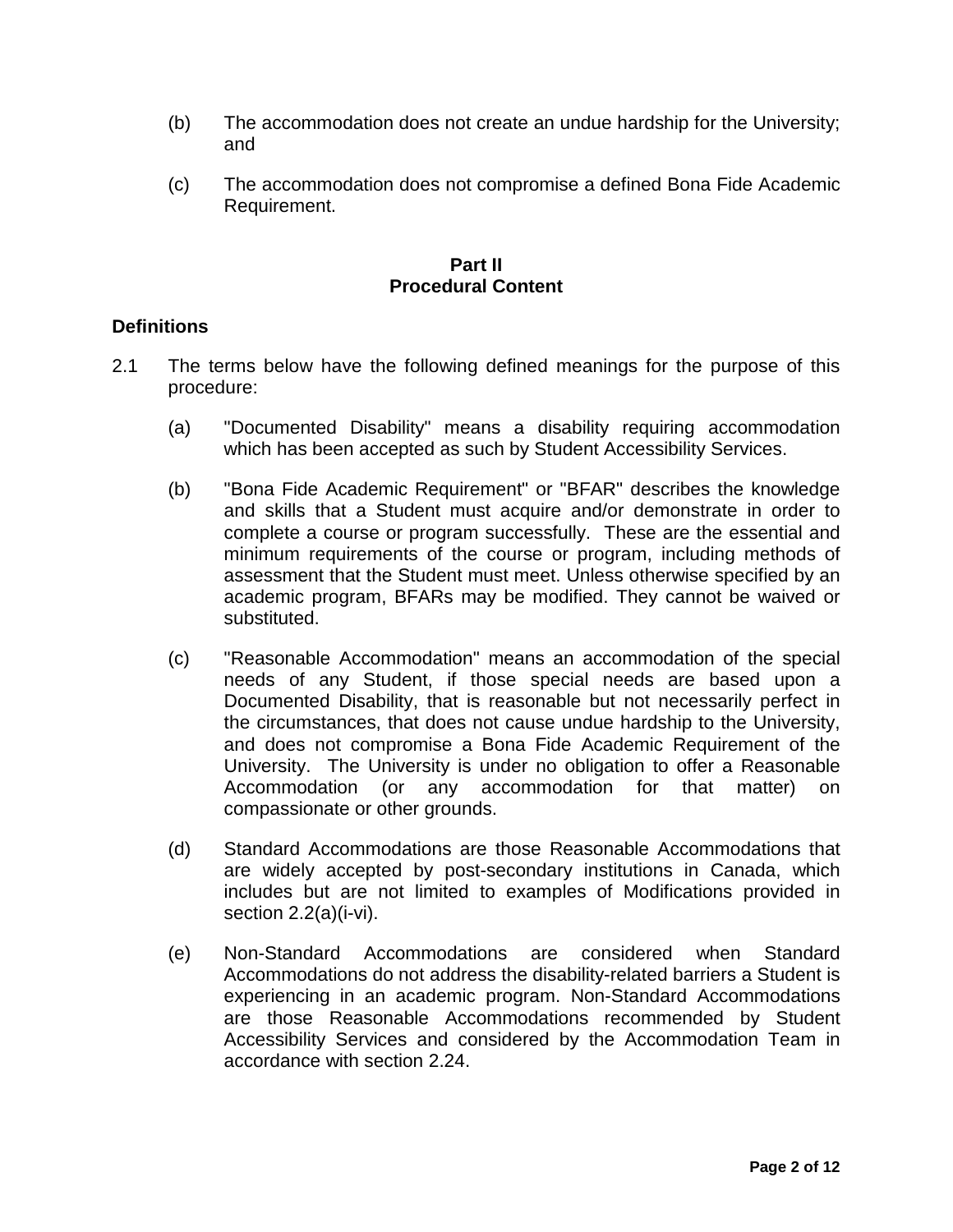- (f) "Academic Staff Member" means a professor, instructor and/or academic staff person who is responsible for providing the educational program or course to a Student requiring Reasonable Accommodation.
- (g) "Accessibility Advisory Committee" (AAC) means a Faculty/School or College committee, which is responsible for advising the respective Dean/Director on matters related to accommodation and the impact of accommodation on academic standards. Other resource personnel from within or external to the University may act as a consultant to the AAC. Since the AAC is advisory to the Dean/Director and may, at times, be in receipt of and requested to consider a Student's personal information and personal health information, student membership on the AAC is not recommended.
- (h) "Accommodation Team" (AT) means the Faculty/School or College team established to work with Student Accessibility Services on the provision of Reasonable Accommodations when Student Accessibility Services identifies the Reasonable Accommodation as Non-Standard or unusual for the circumstances. It is intended AT will be engaged early on in the process when necessary.
- (i) "Faculty/School" includes:
	- (i) all faculties, including constituent colleges within a faculty and constituent schools of a faculty, in which students enroll for study, and including the Extended Education Division and University 1; and
	- (ii) all schools of the University.
- (j) "SAS" refers to the office of Student Accessibility Services at the University of Manitoba.
- (k) "Student" means any of the following individuals:
	- (i) Applicant an individual who has submitted application for admission to the University;
	- (ii) Admitted an individual who has accepted an offer of admission to the University;
	- (iii) Current an individual who is either registered in course(s) or in a program of studies at the University or is eligible to continue in their studies at the University either because the individual meets minimum academic performance requirements or will be eligible to continue after discharging a financial hold or serving suspension.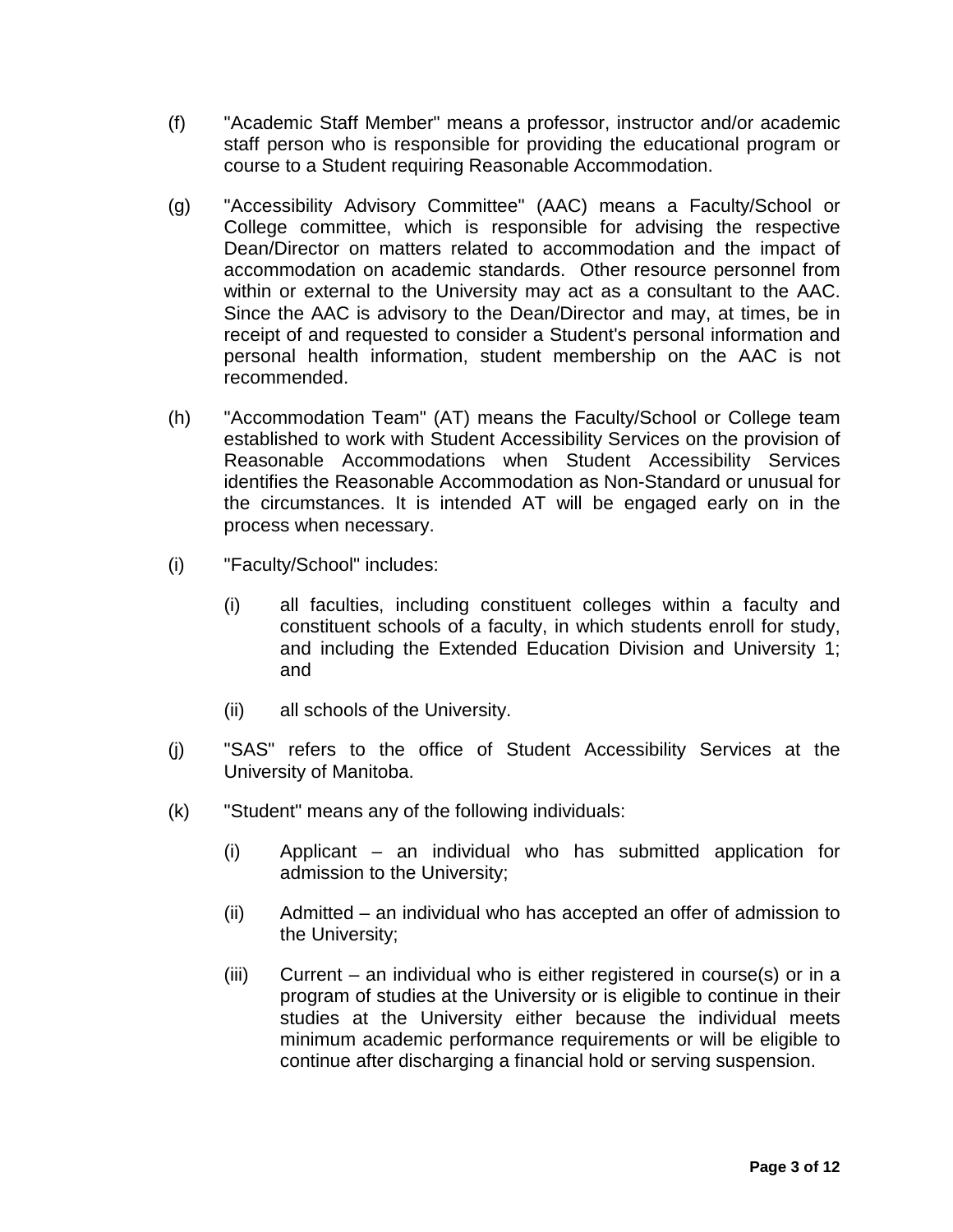- <span id="page-3-0"></span>2.2 The terms below have the following defined meanings and could be types of Reasonable Accommodation:
	- (a) "Modification" means an accommodation involving a relatively minor change made to an academic requirement of a program or course. Modifications usually entail a revision to the way a Student must demonstrate required skills and knowledge, or sometimes additional assistance for a Student which does not detract from the skills and knowledge the Student must acquire. Without limitation, modifications typically include such things as:
		- (i) providing additional time and quiet space to write examinations;
		- (ii) alternate exam formats;
		- (iii) alternate modes of course delivery or evaluation;
		- (iv) provision of a note taker or interpreter;
		- (v) special equipment in classrooms; and
		- (vi) adaptive technology.

The implementation of modifications is facilitated by SAS in consultation with Academic Staff Members.

- (b) "Substitution" means the replacement of a certain admission criterion, prerequisite course, course/program requirement or University requirement with another that is deemed comparable. Substitutions are commonly used to effect accommodations. Senate approves required program content including courses and other elements such as breadth, depth, math and written requirements; Faculties/Schools administer these programs. In administering a program, it may become impossible, impractical, or unfeasible for a Student to complete all program requirements exactly as approved by Senate. Deans and Directors, or their designates, may approve Substitutions. Deans may delegate their authority to an associate Dean or department head. Such delegations should be made in writing.
- (c) "Waiver" means the removal of a criterion for admission, progression or graduation from a program of study. A waiver is an accommodation, but should never be offered in regard to a Bona Fide Academic Requirement. A Waiver does not include a case where a requirement is replaced by another requirement (this is a Substitution), but rather is the complete elimination of a non-essential academic requirement. Deans and Directors may approve Waivers and may delegate this authority to an associate Dean. Such delegations should be made in writing. Deans and Directors do not have the authority to waive general university academic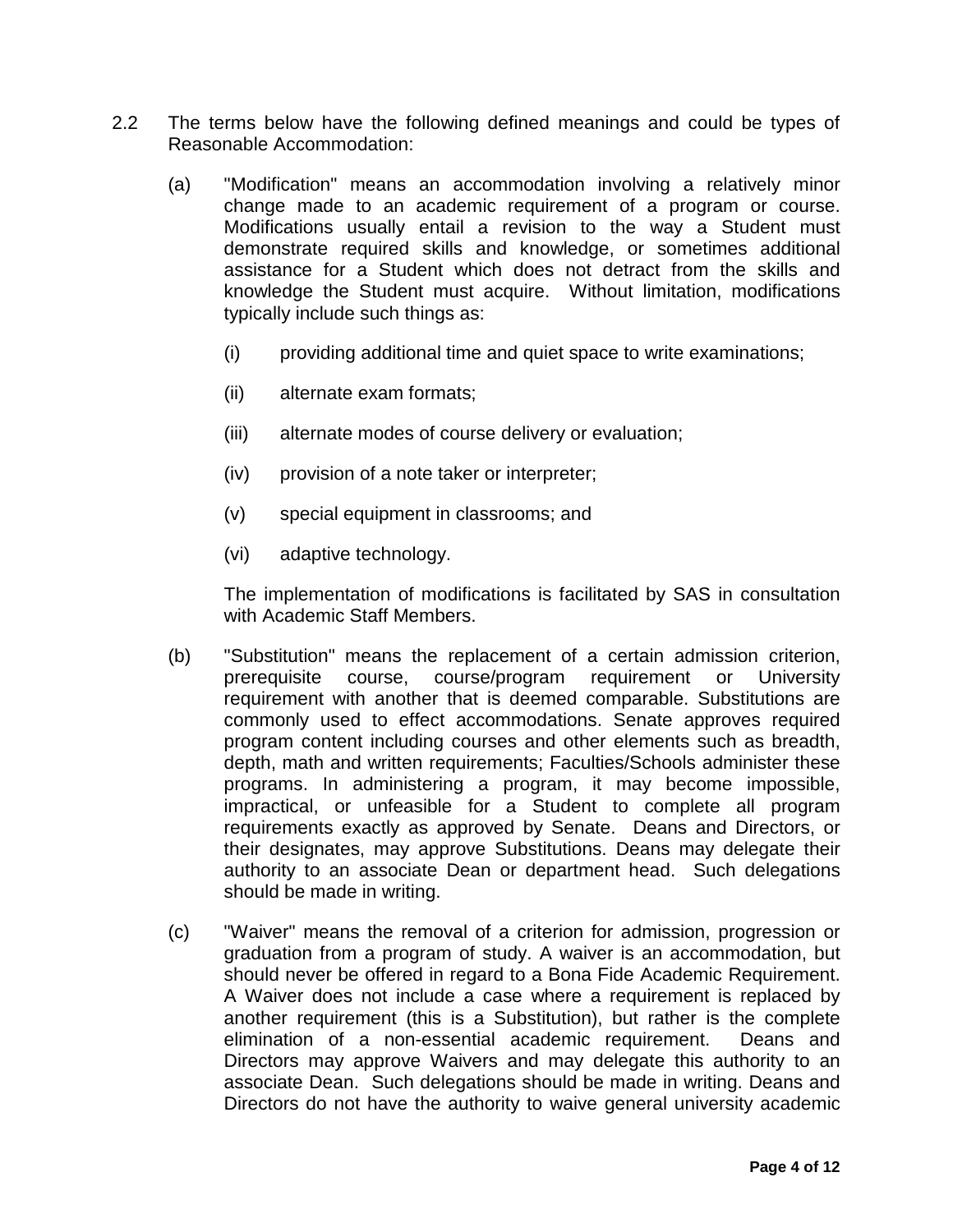requirements that apply to all students regardless of Faculty/College or School.

(d) "Degree Notwithstanding a Deficiency" means a degree that is conferred upon a Student who has not met all the Senate-approved requirements of his or her program of study and for whom no other accommodation has been approved in regard to the missing requirements. A Degree Notwithstanding a Deficiency, when approved by Senate, is the only way in which a Student may effectively obtain a Waiver of what would otherwise be considered a Bona Fide Academic Requirement. Senate alone may grant a Degree Notwithstanding a Deficiency.

# **Responsibilities and Rights of Students**

- 2.3 In order to facilitate Reasonable Accommodations of a Student's disability<br>related needs. SAS requires Students with disabilities requesting related needs, SAS requires Students with disabilities requesting accommodations to register with their office as soon as possible.
- <span id="page-4-0"></span>2.4 Students registering with SAS must provide the following information in a form approved by SAS:
	- (a) Name, contact information, student number; and
	- (b) Documentation from a registered health professional which should include:
		- (i) Name of the registered health professional;
		- (ii) Dates of the clinical assessments performed in determining the disability and the need for Reasonable Accommodations;
		- (iii) How the disability will affect the Student in the academic setting (i.e. on campus, in classroom, lab, clinical/fieldwork and other instructional settings, and during tests and exams);
		- (iv) An indication of the duration of the Student's period of disability; and
		- (v) Recommendations for appropriate accommodations to be made for that Student, with reference to any relevant health information that may support those recommendations.
- 2.5 The information outlined in section [2.4](#page-4-0) is required from the Student at time of registration and must be kept up to date.
- 2.6 All personal information, including personal health information, shall be kept confidential in accordance with *The Freedom of Information and Protection of Privacy Act* (Manitoba) and *The Personal Health Information Act* (Manitoba).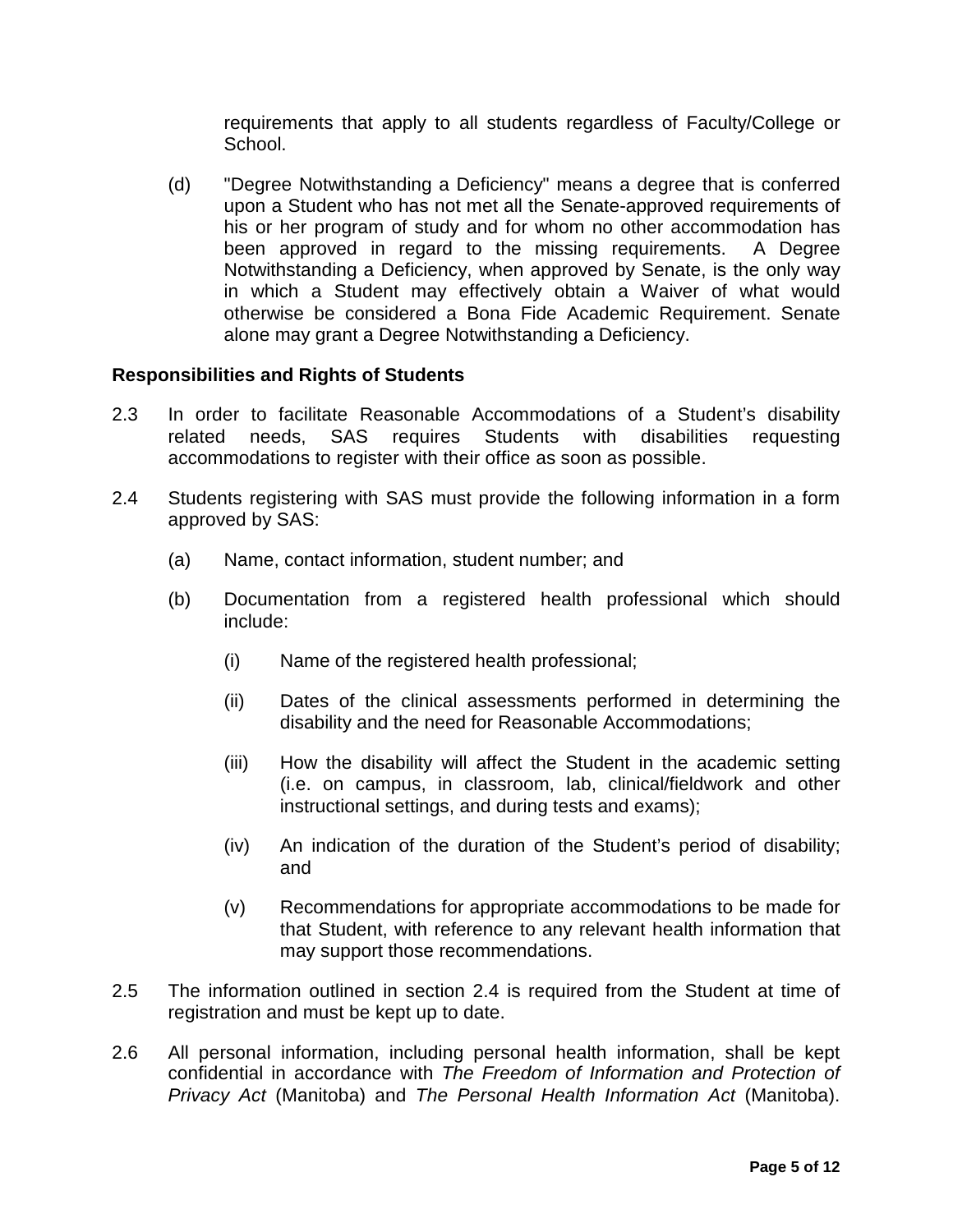The information will be shared with only those who need to know in order to give effect to the Policy and assist the Student in obtaining Reasonable Accommodations.

- 2.7 Students must schedule a meeting with SAS staff to discuss their accommodation requirements and acquaint themselves with the SAS procedures. The following documents should be prepared by SAS staff for each Student as required:
	- (a) Letter of accommodation (outlining individual needs for distribution to instructors); and
	- (b) Tests/Exams Particular Forms (to be completed for each test/exam).
- 2.8 As part of the registration process, Students should be made aware of the Canada Student Grant program of funding.

# **The Canada Student Grant**

- 2.9 All eligible Students will be requested to complete an application for a Canada Student Grant or notify SAS of ineligibility for the grant.
- 2.10 Upon receipt of a Canada Student Grant, any portion designated for services retained through the SAS office at the University should be submitted to the SAS office. A receipt will then be issued to the Student for their records.

#### **Responsibility and Rights of Student Accessibility Services[1](#page-5-0)**

- 2.11 Student Accessibility Services has the responsibility and right to:
	- (a) Offer advice, guidance and support for Students requiring academic accommodation and assign a SAS advisor to the Student.
	- (b) Request and evaluate documentation from registered health professionals provided by Students requesting assistance from SAS and assign appropriate services to meet the needs of each Student by adapting services, courses, and programs as feasible. SAS will consider the suggestions/recommendations noted in the documentation of a disability/condition but may not agree to all of the suggestions/recommendations.
	- (c) On the basis of supporting documentation, make recommendations and decisions regarding Reasonable Accommodation in a timely manner. In situations where the requested academic accommodation is beyond the

<span id="page-5-0"></span><sup>1</sup> Rights and Responsibilities section of policy adapted and used with permission from Mount Royal University, policy 517 Academic Accommodations for Students with Disabilities.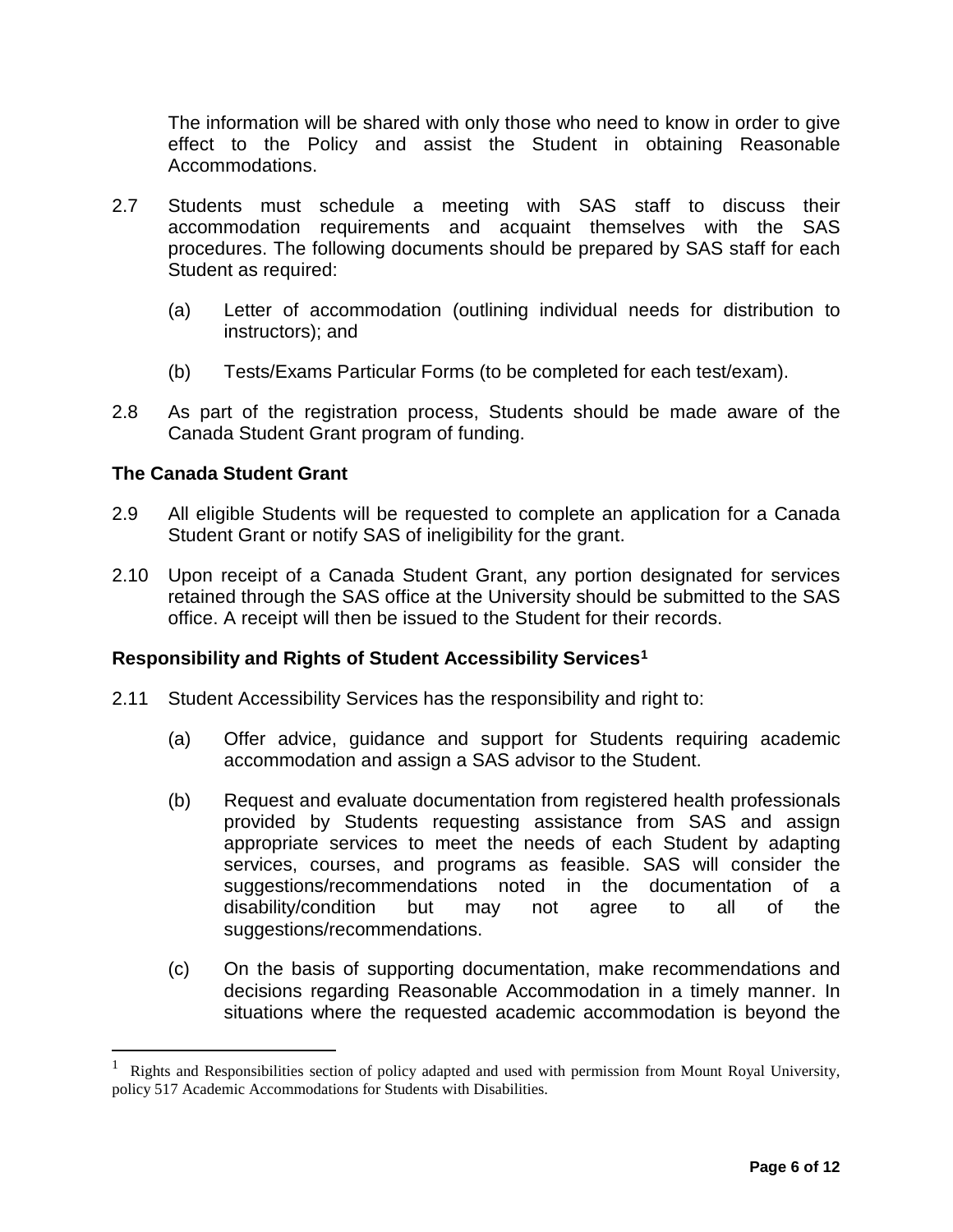authority of SAS (i.e. a Substitution, Waiver, or Degree Notwithstanding a Deficiency), SAS will provide recommendations to the appropriate authority identified in section [2.2](#page-3-0) of this procedure.

- (d) Coordinate service(s) and Reasonable Accommodation(s) for Students with Documented Disabilities to ensure that their needs are addressed.
- (e) Provide support to Academic Staff Members in accommodating and working with Students with Documented Disabilities.
- (f) Prepare the recommended accommodation plan for the Students with Documented Disabilities and send out the Letter of Accommodation to alert Academic Staff Members to the Reasonable Accommodations in place.
- (g) Inform and assist Academic Staff Members and other staff in providing Reasonable Accommodations and understanding disability issues.
- (h) Ensure that the University's Bona Fide Academic Requirements will not be compromised.
- (i) Work with Students and Academic Staff Members to resolve disagreements regarding recommended Reasonable Accommodation(s).
- (j) Provide a focus for activity and expertise regarding disability-related Reasonable Accommodations within the University, and for liaison with outside organizations regarding accessibility issues, and programs and services for Students with disabilities at the University.
- (k) Keep current with associated legislation.
- (l) Prepare an annual report for the University Senate.

#### **Responsibility and Rights of Academic Staff Members**

- 2.12 Academic Staff Members have the right to:
	- (a) Determine course content and methods of instruction.
	- (b) Ensure that the academic integrity and standards of the course are not compromised and ensure that established entry-to-practice competencies and requirements for professional disciplines are not compromised.
	- (c) Evaluate Student work, performance and competencies related to the course content and relevant academic standards, including failing any Student who has not passed or satisfied the course requirements.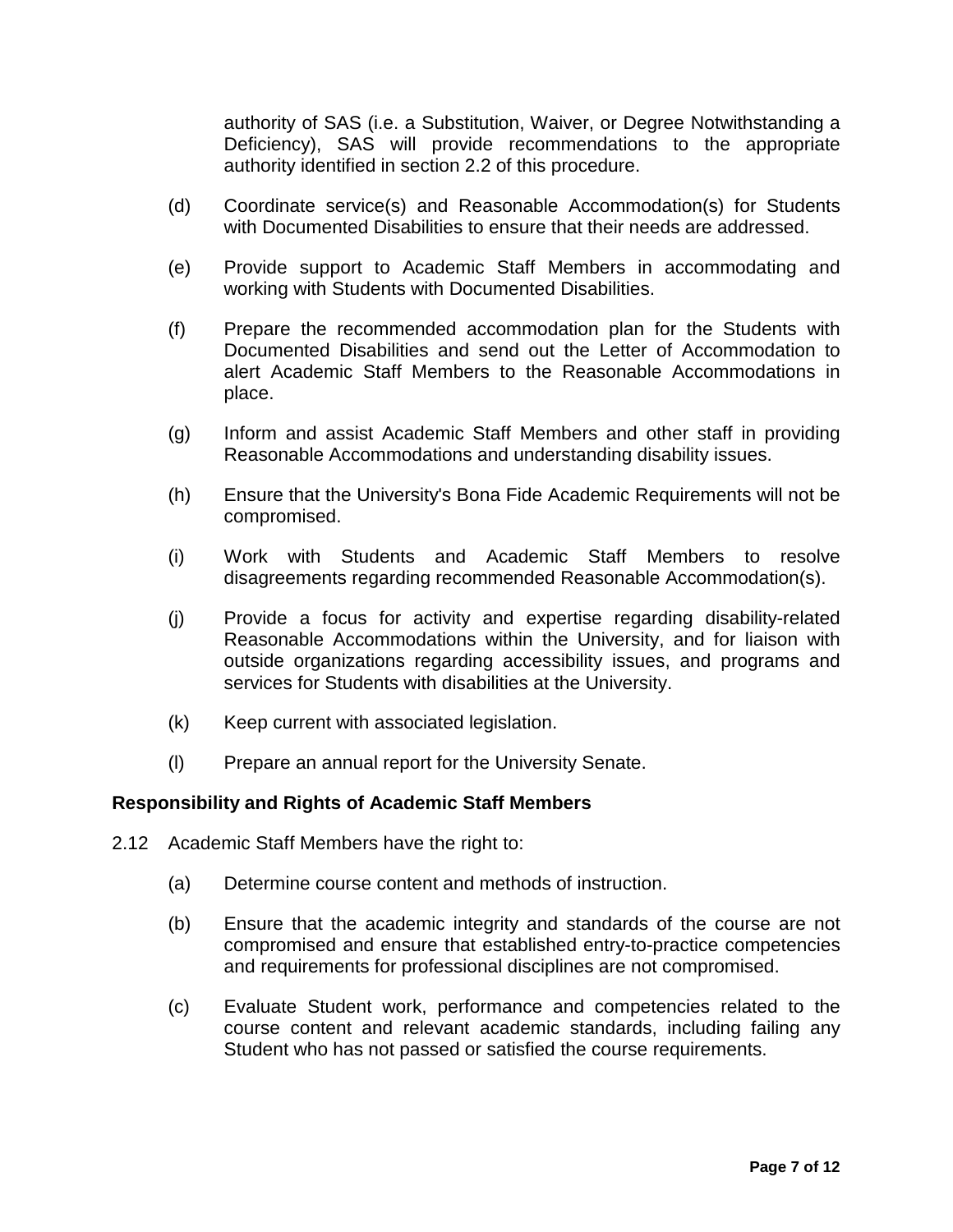- (d) Discuss with as much notice as possible, any particular Accommodation(s) with SAS, if in the Academic Staff Member's opinion, the Accommodation(s) compromise(s) the integrity of the course.
- (e) Determine the appropriate method of adapting their teaching style to meet Accommodation(s).
- (f) Consult with professionals, on or off campus, to determine how best to accommodate Students with Documented Disabilities in their course.
- (g) Question or challenge an Accommodation by working first with SAS and/or with any Accommodation Team or Liaison.
- 2.13 Academic Staff Members have the responsibility to:
	- (a) Support the University's commitment and obligation to accommodate Students with Documented Disabilities.
	- (b) Work with SAS to gain knowledge of appropriate Reasonable Accommodations(s) for Student(s).
	- (c) Provide Reasonable Accommodation(s) recommended by SAS without compromising the academic integrity and professional standards of the course.
	- (d) Maintain the Student's dignity and privacy in relation to the Documented Disability and Reasonable Accommodation.
	- (e) Communicate in the classes and/or course outline their willingness to meet with Students to discuss Accommodation(s) facilitated by SAS.
	- (f) Work with Students and SAS to resolve disagreements regarding Reasonable Accommodation(s).
	- (g) Work with SAS when considering Reasonable Accommodations for field trips or clinical practicum that are requested or required.
	- (h) Work with their Accessibility Advisory Committee and/or Accommodation Team.

#### **Responsibilities and Rights of Faculties/Schools**

- 2.14 Each Faculty/School and/or College has the responsibility to:
	- (a) create and maintain an Accessibility Advisory Committee (AAC);
	- (b) create and maintain an Accommodation Team (AT); and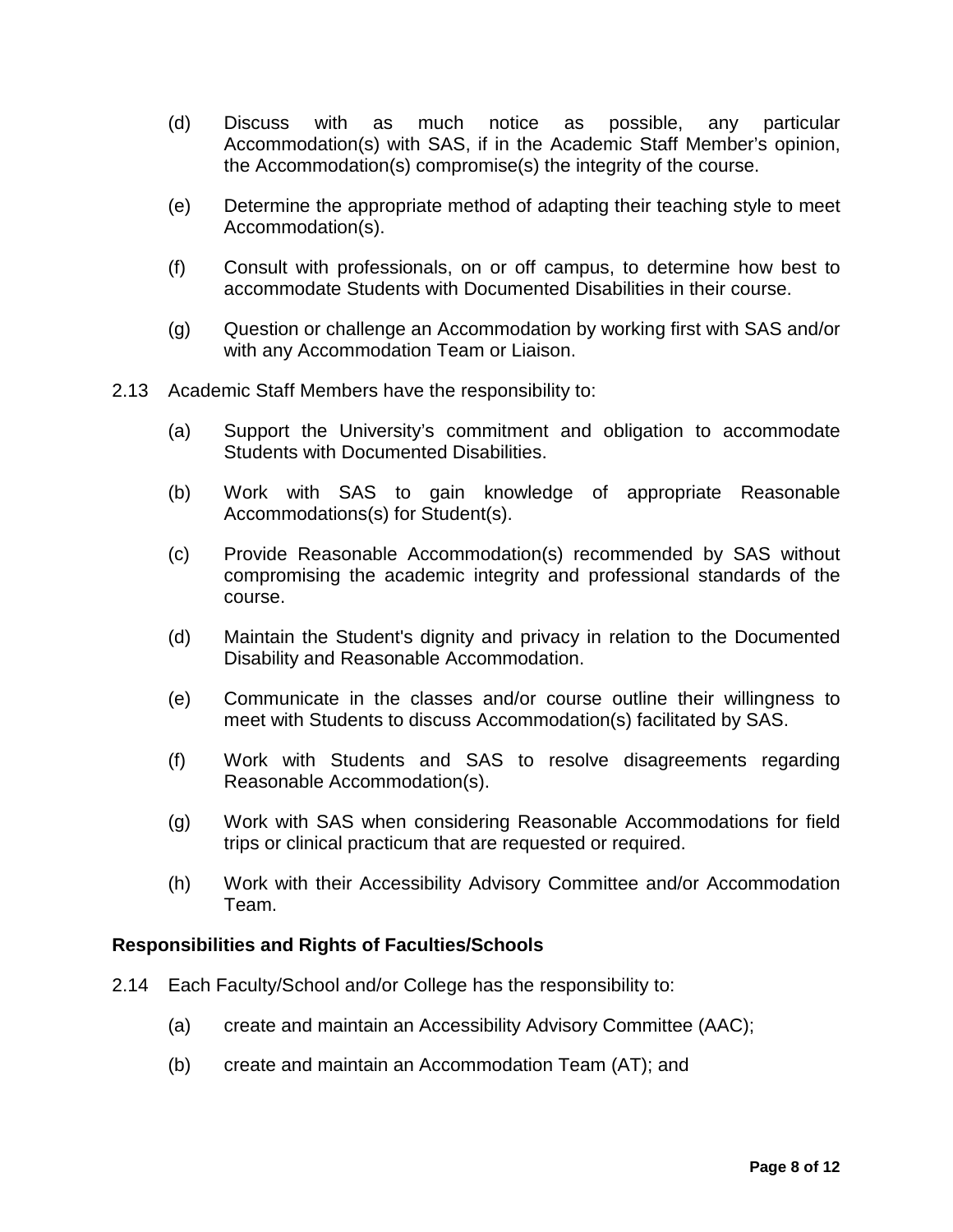(c) ensure that the academic integrity and standards of the program are not compromised and ensure that established entry-to-practice competencies and requirements for professional disciplines are not compromised.

# **Faculty/School Accessibility Advisory Committee**

2.15 Each Faculty/School and/or College will maintain an Accessibility Advisory Committee ("AAC").

#### **Membership of the Faculty/School AAC**

- 2.16 The Faculty/School AAC shall consist of the following staff:
	- (a) The Committee Chair will be the Associate Dean or designate, as appointed by the Dean/Director;
	- (b) 4 6 Academic Staff Members of the Faculty/School as appointed by the Dean/Director; and
	- (c) A staff representative from SAS in a consultative role.

# **Responsibilities of the Faculty/School AAC**

- 2.17 The AAC will be responsible for:
	- (a) Advising the Dean on all matters related to accommodations including the resolution of conflict; and
	- (b) Reviewing impact of Accommodations on academic standards.
- 2.18 The AAC role is to:
	- (a) Meet a minimum of two times per year;
	- (b) Recommend Faculty/School or College policies and processes;
	- (c) Receive reports from the SAS representative;
	- (d) Monitor trends internally, locally, and nationally regarding appropriate accommodations/approaches to accommodation;
	- (e) Support the Accommodation Team in working through the logistics of accommodations, including the acquisition of resources;
	- (f) Generally monitor and ensure student awareness of procedures and processes;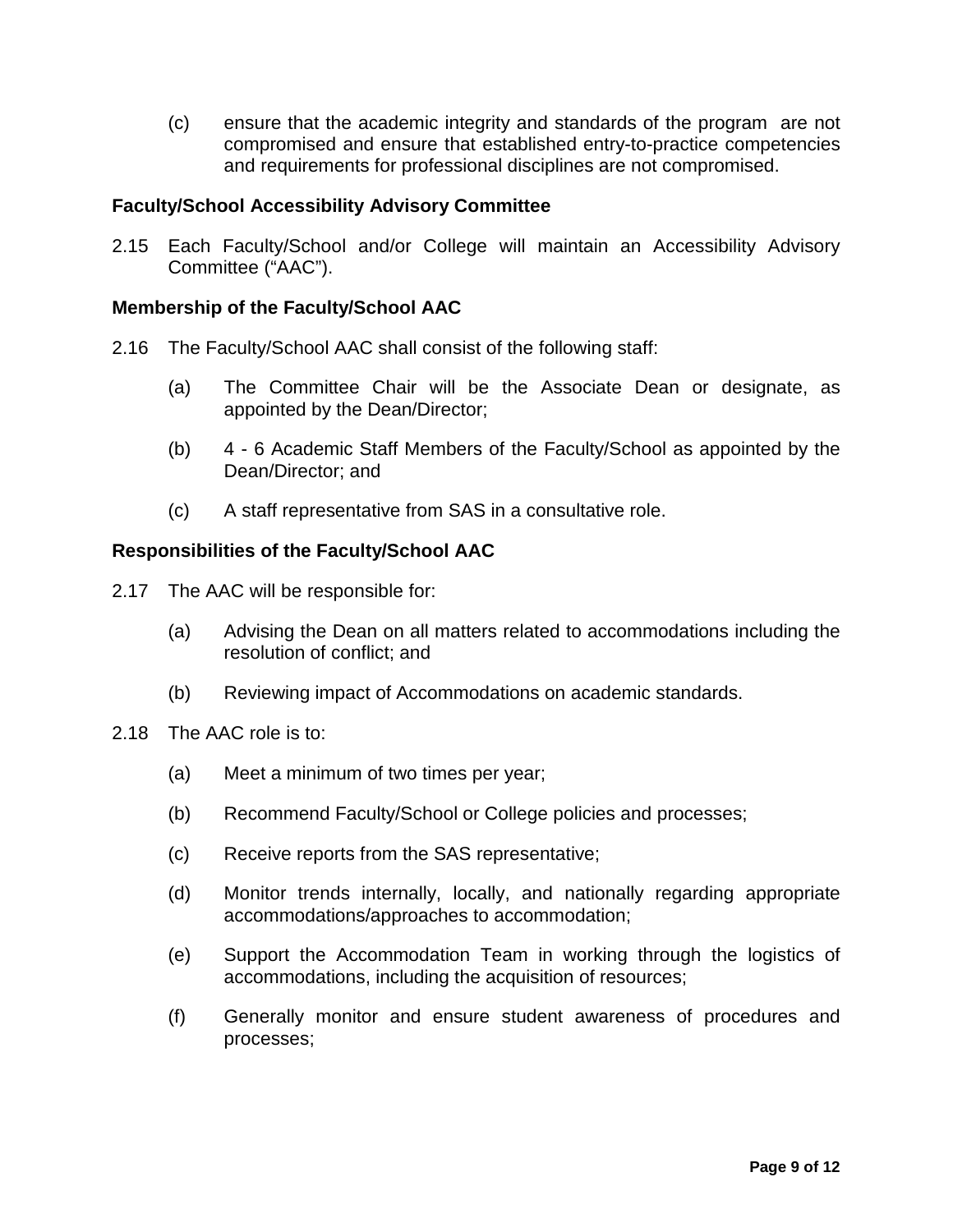- (g) Provide an annual report to the Dean, Faculty Council and Vice-Provost (Students) (a copy of the report shall also be provided to the Coordinator of SAS).
- 2.19 In fulfilling its responsibilities, an AAC will establish practices to include the following:
	- (a) a process to keep Student identities anonymous, unless not feasible based on the requirements of the Student;
	- (b) a process to work with and support the Accommodation Team.

# **Faculty/College/School Accommodation Team**

- 2.20 Each Faculty/School will maintain an Accommodation Team ("AT"). Where a Faculty/School is comprised of constituent Colleges, a separate AT will be maintained for each College.
- 2.21 The AT shall consist of the following staff appointed by the Dean/Director or designate:
	- (a) one or more representatives from the Faculty/School or College who have expertise and responsibilities in the area of student academic progress;
	- (b) a Faculty/School or College academic staff person who can offer insight into the essential requirements of a course/program or Bona Fide Academic Requirements; and
	- (c) the SAS staff member assigned to Faculty/School or College as member of the team.
- 2.22 The AT may consult with or add individuals to meetings as needed (for example: an academic staff person with content or assessment expertise in a particular field of knowledge).

# **Responsibilities the Faculty/College/School AT**

- 2.23 The Accommodation Team (AT) shall have the following responsibilities:
	- (a) meet as required;
	- (b) review consider Non-Standard Accommodation recommendations made by Student Accessibility Services (SAS);
	- (c) upon request, help SAS facilitate the implementation of approved Non-Standard Accommodations;
	- (d) monitor individual student progress as needed;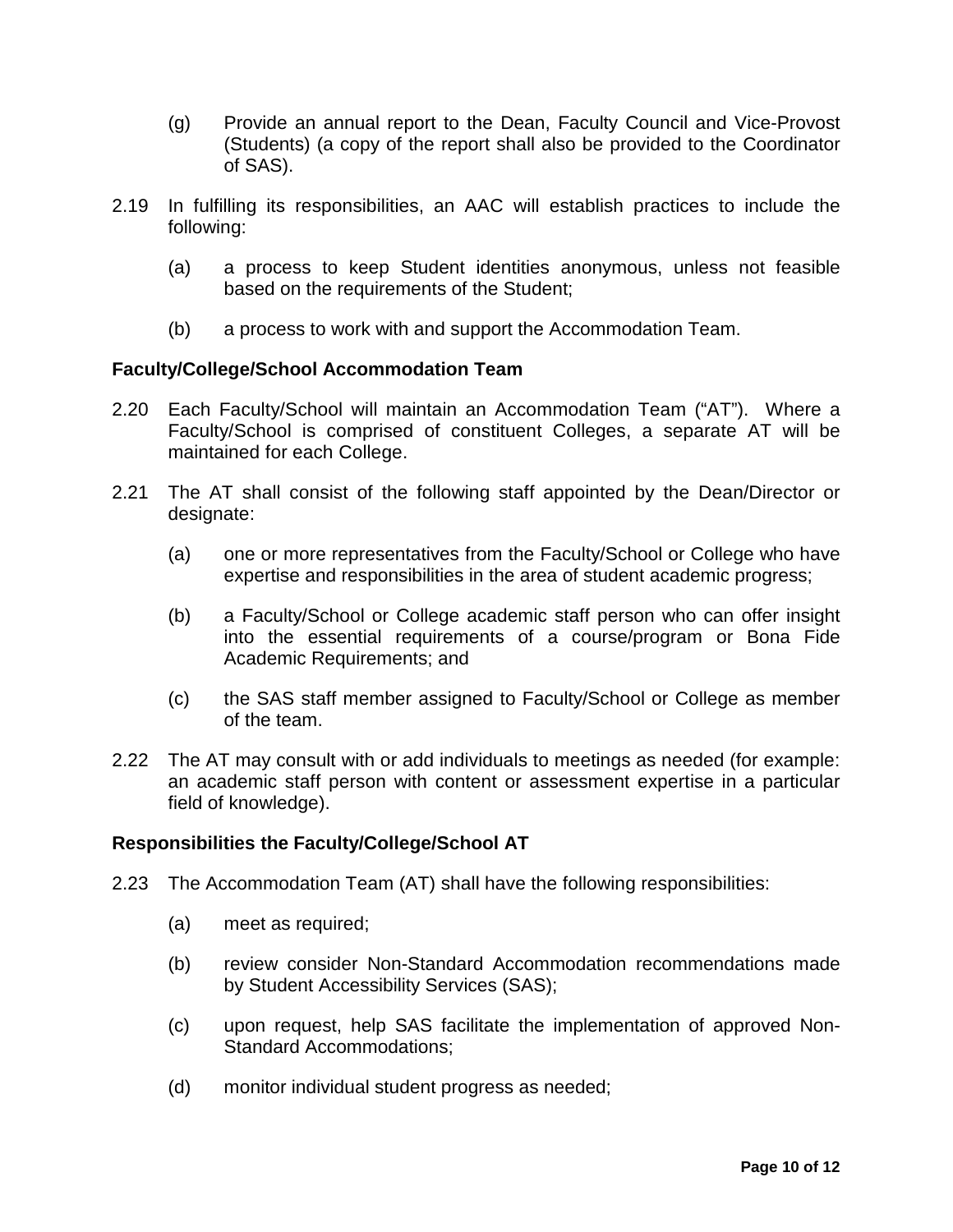- (e) report to the Dean/Director if it appears that established processes and procedures are not understood or being followed by members of the Faculty/School or College;
- (f) provide information, as appropriate and on a 'need-to know' basis, to the respective AAC and to other individuals as needed; and
- (g) at least annually provide a report to the respective AAC of matters considered by the AT, outlining de-identified information regarding the number and types of issues considered, information regarding observable trends (if any), and de-identified information regarding particularly important cases.
- 2.24 In fulfilling its responsibilities, an AT will establish practices to include an effective system of communications that includes SAS, instructors, Academic Staff Members, department heads and the associate Dean.

# **Reconsideration Process**

- 2.25 The reconsideration process is to review a Modification of a course or program requirement. Requests for Substitutions, Waivers, or Degree Notwithstanding a Deficiency must be referred directly to the appropriate authority identified in section [2.2](#page-3-0) of this procedure.
- 2.26 Students who believe that they have not been treated fairly in accordance with this procedure or who believe they were not reasonably accommodated with the type of accommodation offered are expected first to discuss this matter with their SAS advisor.
- 2.27 Academic Staff Members concerned that the type of accommodation may compromise the academic integrity of a course or program of study are expected first to discuss this matter with the Student's SAS advisor.
- 2.28 Any matters unresolved by discussion between students, Academic Staff Members and the SAS advisor will be handled in accordance with the Student Accessibility Appeal Procedure.

#### **Part III Accountability**

- 3.1 The Office of Legal Counsel is responsible for advising the Provost and Vice-President (Academic) that a review of this procedure is required.
- 3.2 The Provost and Vice-President (Academic) is responsible for the communication, administration and interpretation of this procedure.
- 3.3 All Students and Employees are responsible for complying with this Policy.